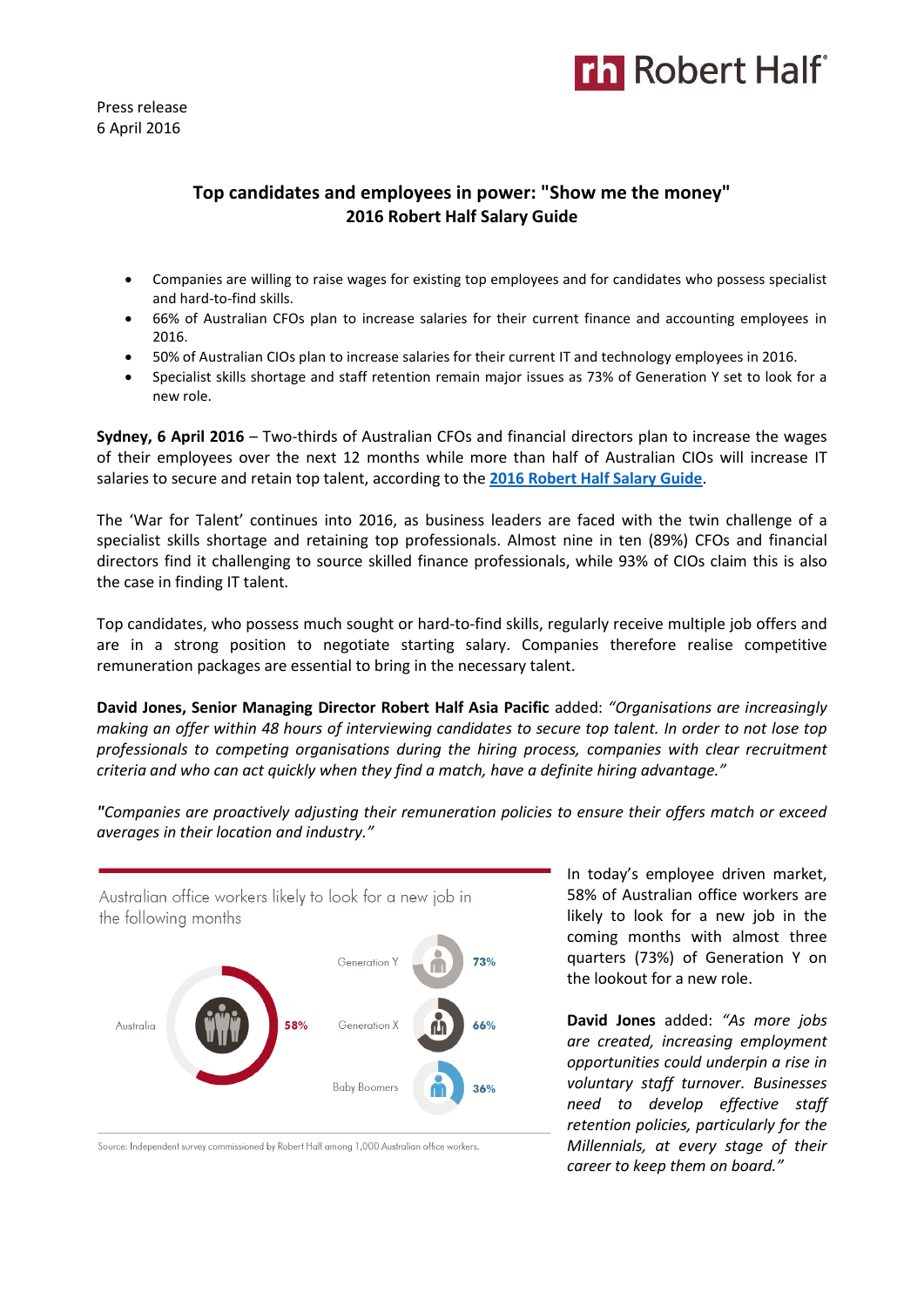

Factors that would prompt Australian office workers to leave their current job



Source: Independent survey commissioned by Robert Half among 1,000 Australian office workers.

Across the generations, salary remains the key driver behind the decision to stay or leave, making it critical for companies to have competitive remuneration policies in place to optimise staff retention.

**David Jones**: "*Although salary is not the only factor to consider, offering salary increases may well make the difference. The importance of welldeveloped retention strategy cannot be underestimated in an economy where the demand for specialised professionals exceeds supply."*

#### **It's not only about the money**

Even though offering a competitive base salary is essential when it comes to attracting and retaining top professionals, non-cash benefits such as more flexible working conditions are also highly valued by candidates and employees. This opens up the playing field to businesses whose budgets don't extend to top tier salaries in their industry.

*"The idea of one fixed salary package for all employees is outdated. Companies are becoming more creative with their remuneration policy to align it with the needs that live among their employees,"* said **David Jones**.



Source: Independent survey commissioned by Robert Half among 1,000 Australian office workers - multiple answers allowed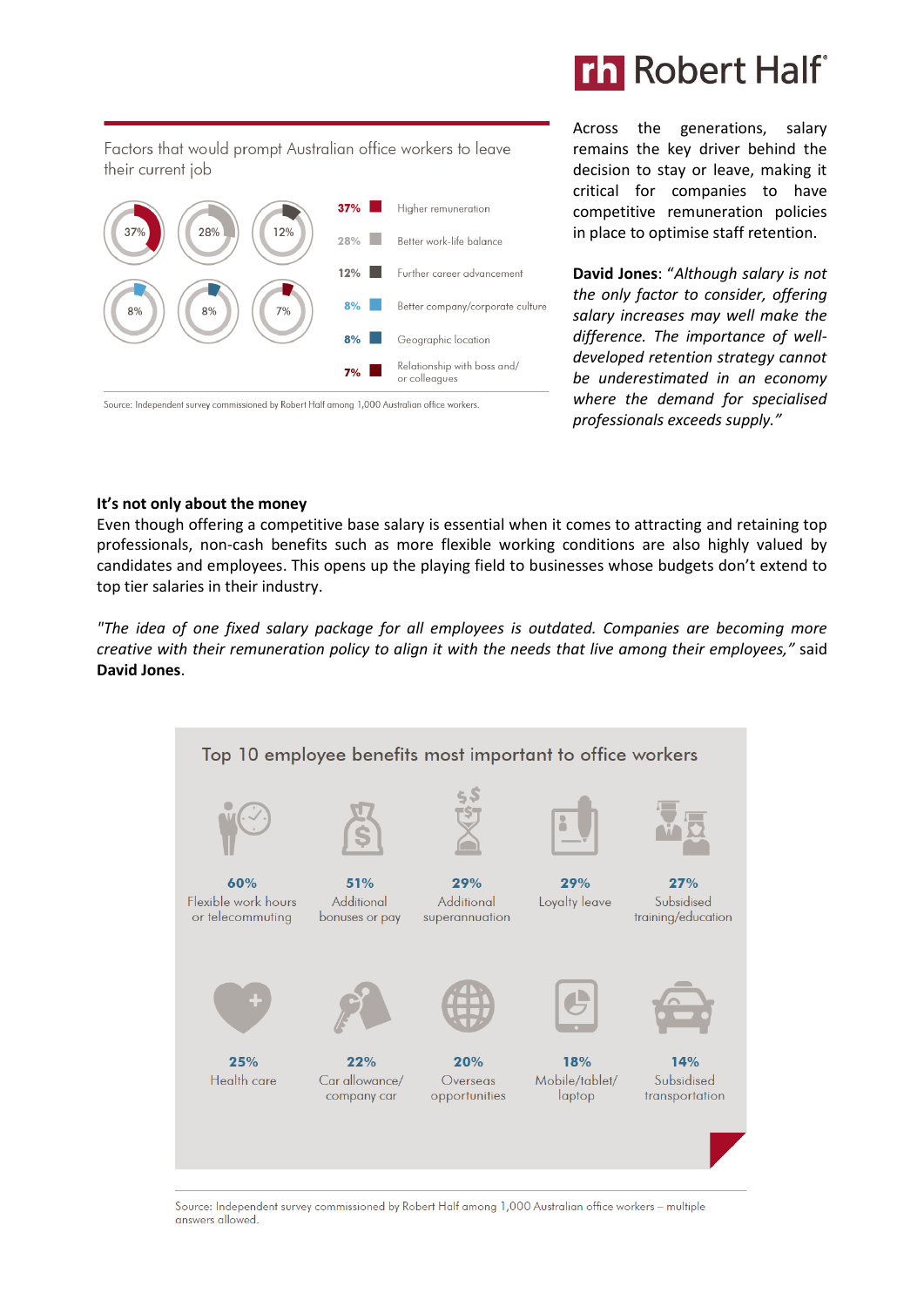

## **About the Robert Half Salary Guide**

The 2016 Robert Half Salary Guide offers a comprehensive overview of the current salary ranges, nonfinancial benefits and specific job trends for finance and accounting professionals, finance professionals in the financial services sector, technology professionals and administrative professionals. The results and insights of the Robert Half Salary Guide 2016 are based on a comprehensive analysis, local expertise and independent research of executives and office workers.

The full 2016 Robert Half Salary Guide can be downloaded via [this link.](http://www.roberthalf.com.au/salary-guides?utm_source=pressrelease&utm_medium=referral&utm_campaign=salaryguide)

## **About the research**

The annual study is developed by Robert Half and was conducted in December 2015 by an independent research firm, surveying 160 Chief Financial Officers (CFO) and finance directors and 100 Chief Information Officers (CIO) in Australia. This survey is part of the international workplace survey, a questionnaire about job trends, talent management and trends in the workplace.

The additional study was also initiated by Robert Half and was conducted in September 2015 anonymously by an independent research firm, among 1,000 Australian office workers.

## **About Robert Half**

Robert Half is the world's first and largest specialised recruitment consultancy and member of the S&P 500. Founded in 1948, the company has over 340 offices worldwide providing temporary, interim and permanent recruitment solutions for accounting and finance, financial services, technology, and administrative professionals. Robert Half Australia has offices in Brisbane, Melbourne, Mount Waverley, Perth and Sydney. More information on roberthalf.com.au.

### **Follow Robert Half Australia**



**Read related articles on our** [Robert Half's work](https://www.roberthalf.com.au/blog?&utm_source=prmedia&utm_medium=publishing) *life* blog work life advice for ambitious thinkers





### **[Vox Pop: What would YOU do with a salary increase?](https://www.roberthalf.com.au/blog/vox-pop-what-would-you-do-salary-increase?&utm_source=prmedia&utm_medium=publishing)**

We've hit the streets to find out what people think about remuneration. We asked some questions, and had some interesting responses. Are your opinions the same or different? Watch this video and find out.

### **[How to effectively negotiate a pay rise](https://www.roberthalf.com.au/blog/how-effectively-negotiate-pay-rise?&utm_source=prmedia&utm_medium=publishing)**

Robert Half's Andrew Morris shares his tips for employees on how to negotiate a pay rise effectively. Watch this video and find out what you should be aware of when negotiating your salary with your manager.